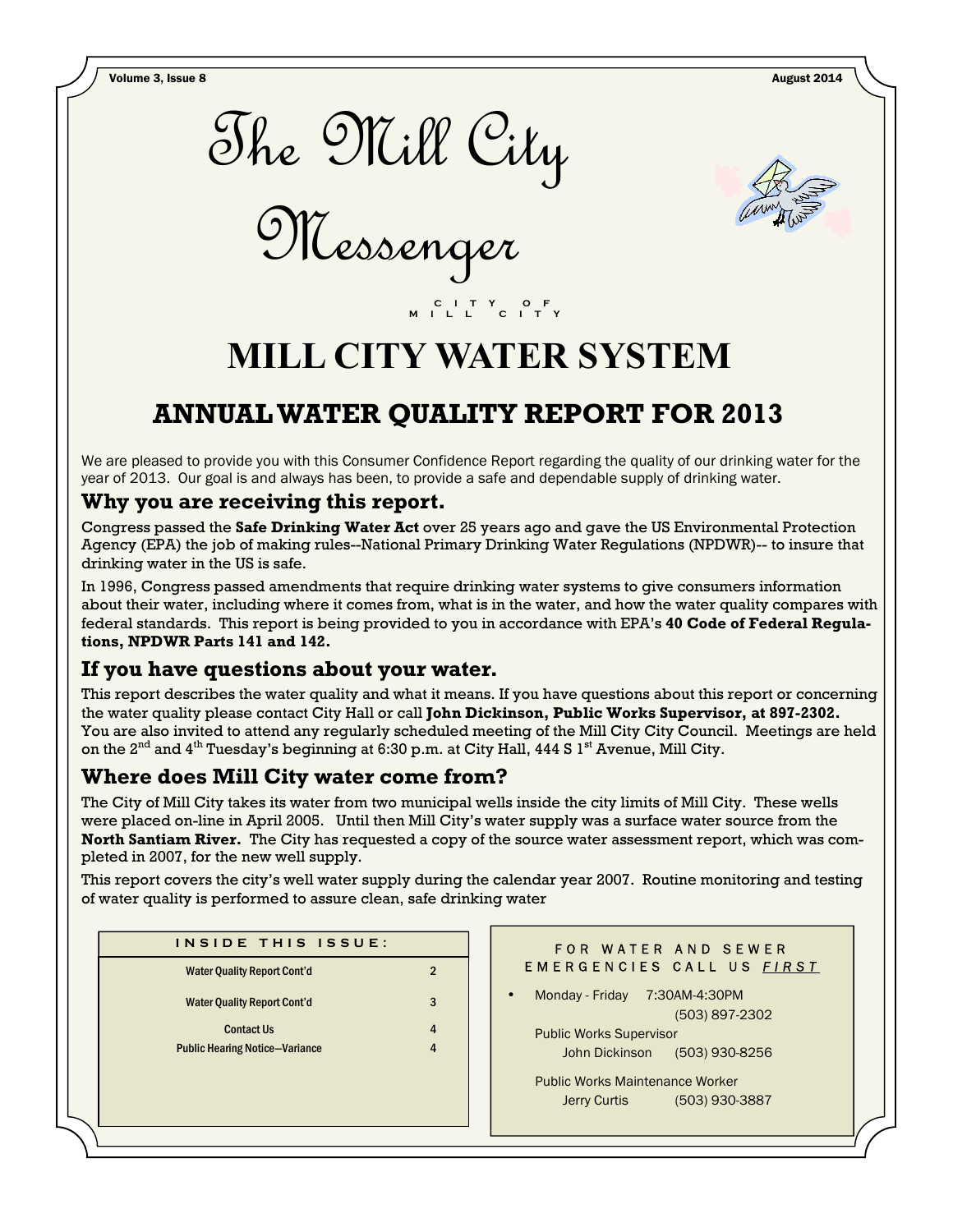#### **MILL CITY WATER SYSTEM**

#### **ANNUAL WATER QUALITY REPORT FOR 2013 - CONT'D**

#### **What constituents might be in water?**

**We are pleased to report that our drinking water is safe and meets federal and state requirements. This report shows our water quality and what it means.**

#### The City of Mill City routinely monitors for constituents in the drinking water in accordance with federal and state laws. This report shows the results of our monitoring for the period of January 1, 2012 through December 31, 2013. As water travels over the land or underground, it can pick up substances or contaminants such as:

- Microbial constituents, such as viruses and bacteria, which may come from sewage treatment plants, septic systems, agricultural livestock operations, and wildlife.
- Inorganic contaminants, such as salts and metals, which can be naturally-occurring or result from urban storm water runoff, industrial or domestic waste water discharges, oil and gas production, mining or farming.
- Pesticides and herbicides, which may come from a variety of sources, such as agricultural and residential uses.
- Radioactive contaminants, which are naturally occurring.
- \* Organic chemical contaminants, including synthetic and volatile organic chemicals, which are by products of industrial processes and petroleum production, and can also come from gas stations, urban storm water runoff, and septic systems.

The Oregon Health Division and DEQ completed a "Source Water Assessment of the Mill City Water System", dated January 14, 2002, based on the City's surface water intake from the North Santiam River. Additionally, an assessment was completed in 2007 based on the City's water intake from the new well site. A copy of these reports has been requested from DEQ and once received, will be available at City Hall for your review. Copies may be purchased for a nominal fee.

#### **Are there constituents in Mill City Water?**

All drinking water, including bottled water, may reasonably be expected to contain at least small amounts of some constituents. The presence of constituents does not necessarily indicate that the water poses a health risk. More information about contaminants and potential health effects can be obtained by calling the Environmental Protection Agency's Safe Drinking Water Hotline at 1-800-426-4791 and the Oregon Health Division at 1- 503-731-4317.

#### **Coliform Bacteria, what is it?**

Coliform are bacteria that are naturally present in the environment and are used as an indicator that other, potentially-harmful, bacteria may be present. **Mill City water is tested monthly for this, and none has been detected.**

#### **Is the City of Mill City's water monitored for constituents?**

Mill City routinely monitors for constituents in its drinking water according to Federal and State laws. This table shows the results of our monitoring for the period of January 1, 2012 to December 31, 2013**.** Although we routinely monitor for more than 100 constituents, the table below will show only those constituents for which a **detectable level** was found.

Lead and copper in tap water results shown are for the most recent monitoring completed in September 2010. As you can see by the table below, our system had no violations for contaminant levels. Mill City's drinking water meets and/or exceeds all Federal and State requirements for constituents. We have learned through the monitoring process that some low levels of constituents have been detected. The EPA has determined that Mill City drinking water **IS SAFE** at these levels.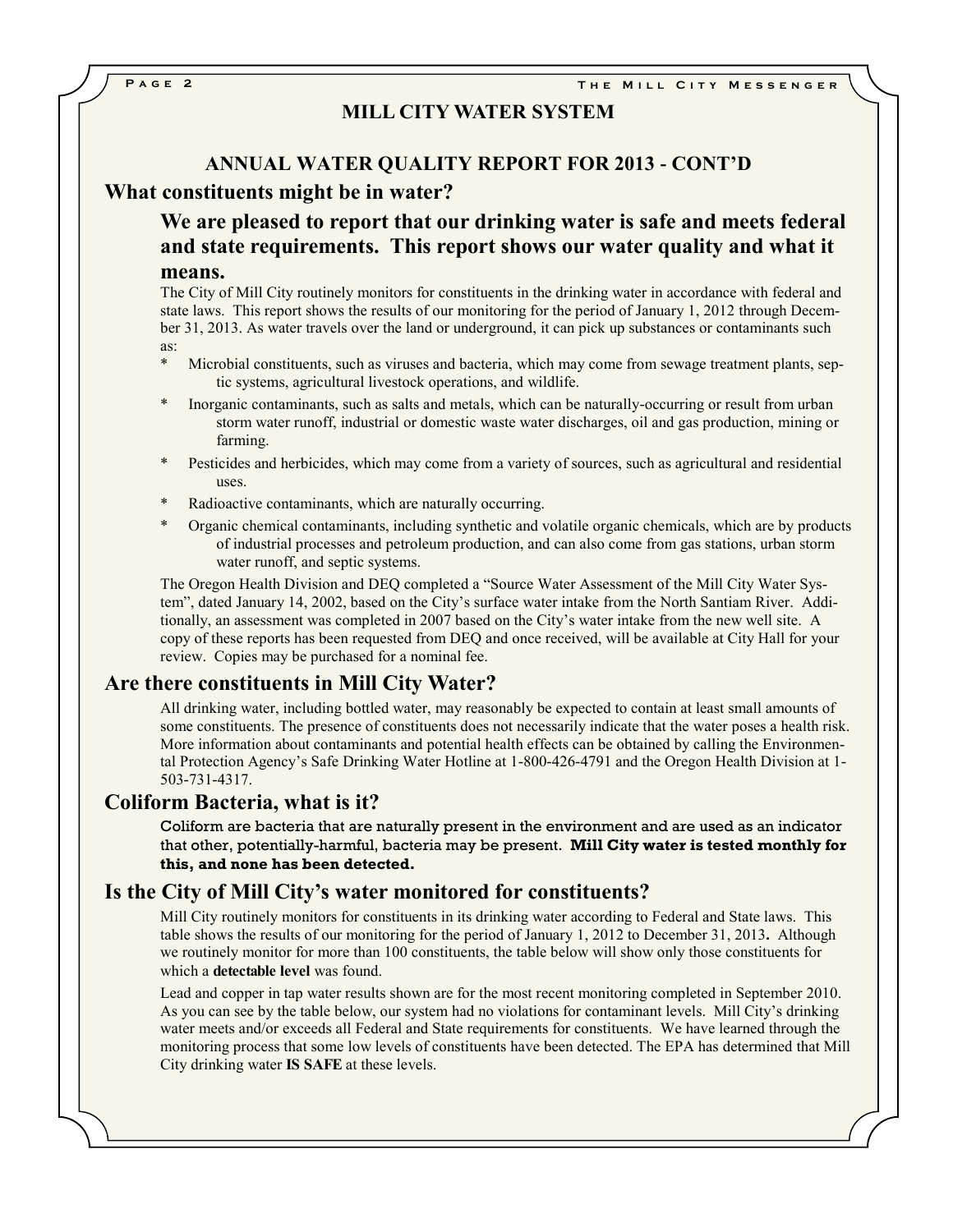| Contaminant                        | Viola-<br>tions<br>Yes / No | Level<br>Detect-<br>ed | Unit of<br>Meas-<br>ure | <b>Maximum</b><br>Contami-<br>nant Level<br>Goal<br>(MCLG) | <b>Maximum</b><br>Contami-<br>nant<br>Level<br>(MCL) | Likely Source of Contamina-<br>tion                                                                               |
|------------------------------------|-----------------------------|------------------------|-------------------------|------------------------------------------------------------|------------------------------------------------------|-------------------------------------------------------------------------------------------------------------------|
| <b>Inorganic Constitu-</b><br>ents |                             |                        |                         |                                                            |                                                      |                                                                                                                   |
| 14. Copper                         | No.                         | .195                   | ppm                     | 1.3                                                        | $AL=1.3$                                             | Corrosion of household plumb-<br>ing systems; erosion of natural<br>deposits; leaching of wood pre-<br>servatives |
| 17. Lead                           | No.                         | .0065                  | ppm                     | 0                                                          | $AL=15$                                              | Corrosion of household plumb-<br>ing; erosion of natural deposits.                                                |

#### **TEST RESULTS OF CITY OF MILL CITY WATER SYSTEM**

Note: One sample site has an action level that exceeded the Health Division requirements. This was due to the age and type of piping inside the home and does not affect water quality in the community water system.

#### **Important Information:**

We're proud that your drinking water meets or exceeds all federal and state requirements. While we have learned through our monitoring and testing that some constituents have been detected, the Environmental Protection Agency has determined that your water is safe at these levels.

Infants and young children are typically more vulnerable to lead in drinking water than the general population. It is possible that lead levels at your home may be higher than at other homes in the community as a result of materials used in your home's plumbing. If you are concerned about elevated lead levels in your home's water you may want to flush your tap water for 30 seconds to two (2) minutes before using the water. If you have further concerns, you may wish to have your water tested by a water testing lab. Additional information is available from the Safe Drinking Water Hotline (1-800-426-4791). Lead in drinking water is rarely the sole cause of lead poisoning, but it can add to a person's total lead exposure. All potential sources of lead in the household should be identified and removed, replaced or reduced.

Maximum Contaminant Levels (MCLs) are set at very stringent levels. To understand the possible health effects described for many regulated constituents, a person would have to drink two (2) liters of water every day at the MCL level for a lifetime to have a one-in-a-million chance of having the described health effect.

Some people may be more vulnerable to constituents in drinking water than the general population. Those who may be at a higher risk are immuno-compromised persons such as persons with cancer undergoing chemotherapy, persons who have undergone organ transplants, people with HIV/AIDS or other immune system disorders, some elderly, and infants who can be particularly at risk from infections. These people should seek advice about drinking water from their health care providers. EPA/CDC has published guidelines on the appropriate ways to lessen the risk of infection from cryptosporidium and other microbiological constituents. These guidelines are available from the Safe Drinking Water Hotline (1-800- 426-4791).

Please call City Hall, 503.897.2302, if you have any questions.

#### **We work hard to provide top quality water. We ask that all our residents help us protect our water source, which is the heart of our community and way of life.**

**John Dickinson Public Works Supervisor**